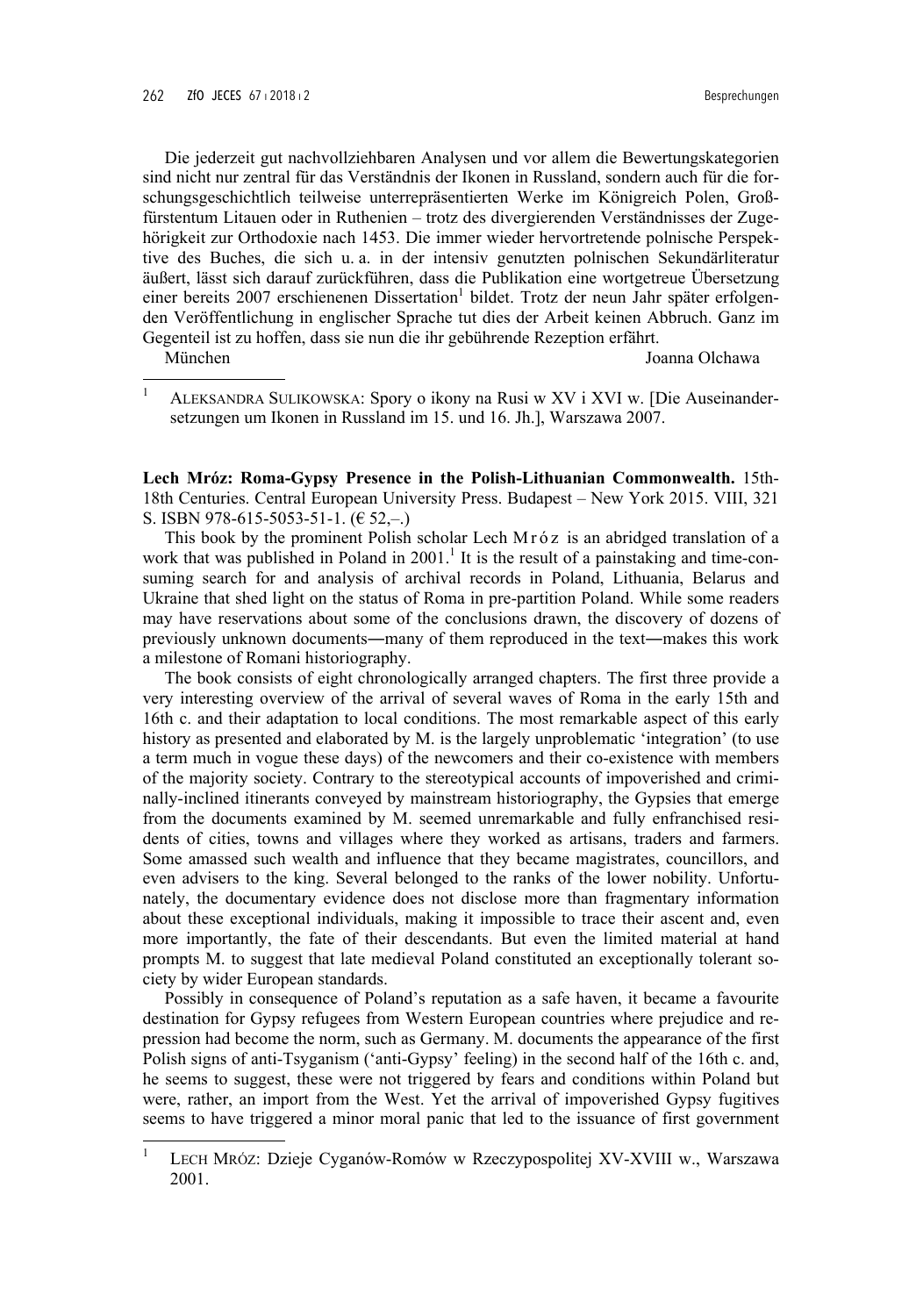statues banning Roma from living in Poland. These edicts were repeatedly re-issued throughout the 17th and 18th c., but their effectiveness seems to have been limited, and Roma continued to reside in the commonwealth.

By late 17th c., Poland-Lithuania harboured several categories of Roma, some settled, others itinerant, including a large contingent of recently arrived Vlach Gypsies. In order to manage the growing numbers, keep peace within their ranks, and minimize conflict with the majority population, in 1656 the king instituted the office of an overlord―referred to popularly as a 'Gypsy king'―that survived until the partition of the state. Nevertheless, the author identifies the early 18th c. as a watershed in inter-ethnic relations. It was marked by a sharp rise in the number of complaints about Gypsies as a source of criminal behaviour, and this led to their increasing marginalization and isolation from mainstream society. M. attributes this widespread ire to stereotypes that were used by nascent nationalists to nourish xenophobic suspicion of and opposition to 'others'―a sharp departure from traditional tolerance made easier by the loss of independence and partition of Poland-Lithuania. M. sees the ensuing marginalization of Roma as the impetus for their 'exit' from society at large and the creation of their own institutions, such as judicial tribunals, in response to their loss of confidence in the impartiality and benevolence of those controlled by the state.

Although this book is a very valuable addition to the literature about the history of Roma in Poland and Central Europe, it is unfortunate that the author does not pursue some of his observations beyond the narrow confines of Polish Romani studies. Reading M.'s arguments about the alleged Polish 'exceptionalism' regarding the tolerant treatment of Roma during the late Middle Ages, I was reminded of similar views expressed earlier about Polish Jews. Several authors<sup>2</sup> have tried to make a case for the exceptionally favourable conditions encountered by Jews in Poland up to the 18th c. In both instances, the local nobility is credited with defending the 'others', partly perhaps out of self-interest (both Roma and Jews were frequently employed on the estates of the *szlachta*), but partly also out of the nobility's inherent distaste for petty parochialism and the base xenophobia stemming from it. Was it, then, 'nationalism' as such that undermined the status of Roma (and Jews) as autochthons, as M. seems to suggest, or its bourgeois variant as it replaced the cosmopolitanism of the gentry in the course of the 19th c.?

 Returning to the core of M.'s argument about the exceptional degree to which Roma were integrated into pre-modern Polish society, there are reasons to examine it more comprehensively from a comparative perspective. Perhaps the most surprising indicator of the robust presence of Roma in respectable circles of Polish society was their alleged representation in the ranks of the (lower) nobility. But this was not at all a distinction unique to Poland. There were nobles carrying the designation 'Gypsy' in Hungary, including present-day Slovakia, as well as Bohemia and Moravia. Although this phenomenon remains largely unexplored, the few sources that mention it for Bohemia and Moravia―where the appellation 'Gypsy' found its way into the titles of not only lower but also higher nobility―reject the view that such designations imply Romani ethnicity. Instead, it is seen as an exotic term that certain nobles appropriated or received as nicknames at a time when Gypsies were seen as a mysterious and brave people who could enhance the image―and at times the crest―of a local noble family. Alas, the evidence supplied by M. does not suffice to prove that the Polish practice deviated from this standard and that the country boasted nobility of Gypsy ethnicity.

 Even the appropriation of the Gypsy ethnonym by local gentry would provide support for M.'s central thesis that 15th century Roma were held in much higher esteem than their descendants later on. Was this something unique to Poland, as M. suggests? One of the few Czech authors who mention the phenomenon of 'Gypsy' nobility in Bohemia and Mo-

<sup>&</sup>lt;sup>2</sup> See, for example, EVA HOFFMAN: Shtetl: The Life and Death of a Small Town and the World of Polish Jews, New York 1997.